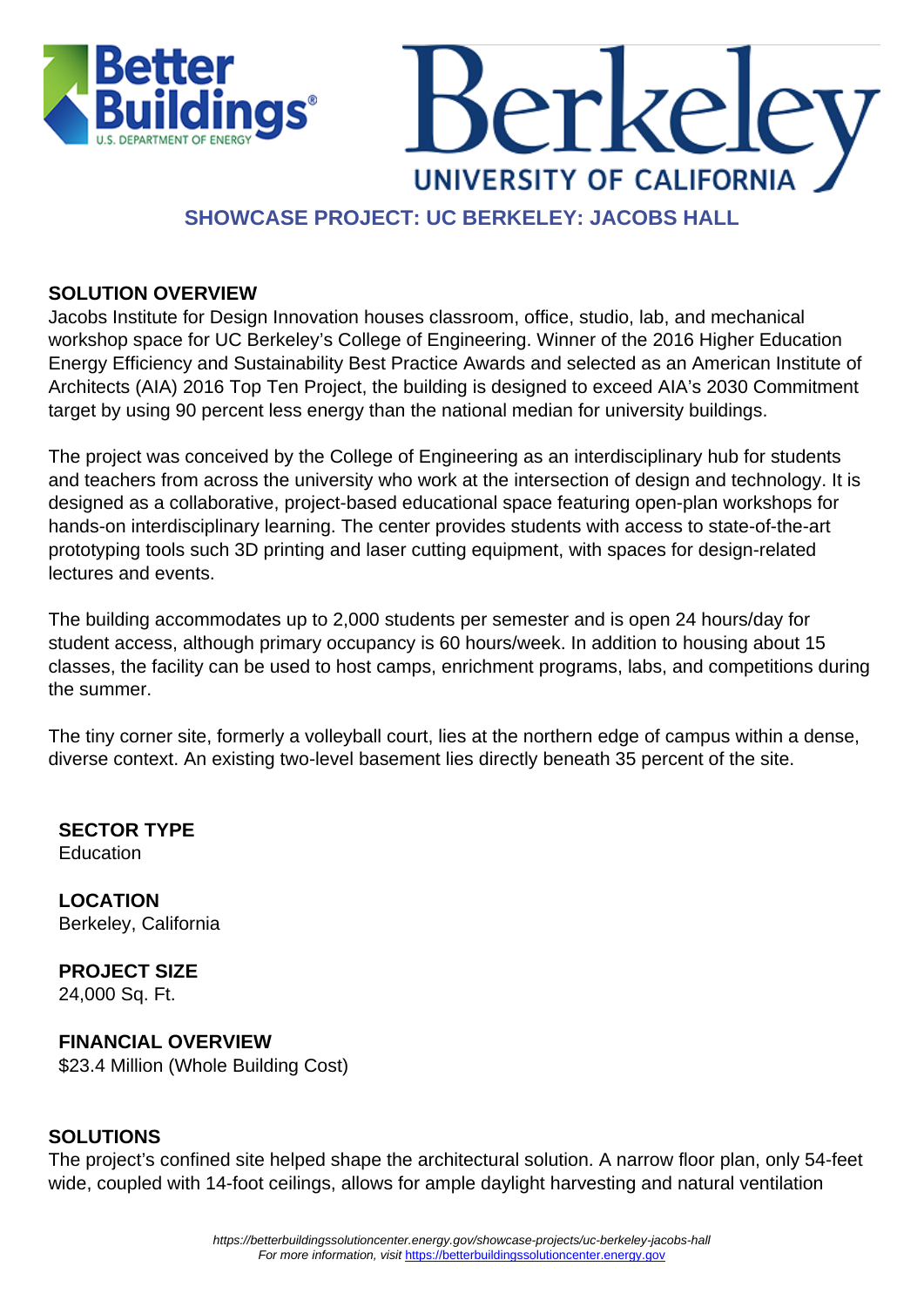through operable windows. The building envelope includes external shading devices tailored to the south, east, and west exposures, with high-performance glazing and cool roofing. Although relatively bright lighting is required for the workshop, efficient fixtures and controls are used to manage lighting energy use. After five months of operation, the building is performing within EUI projections. [View](https://engagementdashboard.com/ucb/building/199) [current performance](https://engagementdashboard.com/ucb/building/199) via UC Berkeley's MyPower energy dashboard, part of their **Energy** [Management Initiative](https://betterbuildingssolutioncenter.energy.gov/implementation-models/tying-energy-costs-building-occupants) (EMI).

UC Berkeley's **Energy Use Policy**, part of the EMI, played an important role in embedding energy efficiency across campus, including at Jacobs Hall. The Policy applies energy efficiency to campus life and affects all departments by formalizing such measures as acceptable room temperature setpoints and "outlawing" of single pass cooling systems and constant volume fume hoods. From a design and construction standpoint, the Policy also requires that all future capital projects include dedicated building utility metering to tie back into campus energy dashboards as well as consultation with the Energy Office during project planning so that these projects at a minimum will use 30% less energy than California Building Code (Title 24), with a goal for a "no net increase" in energy use.

The following energy efficiency measures were implemented at Jacobs Hall:

- RENEWABLE ENERGY: A 74 kW photovoltaic array provides ~60 percent of the building's energy requirement. Adjacent Soda Hall steps up to the south away from the site, affording excellent solar access.
- HIGH-PERFORMANCE ENVELOPE: A highly insulated envelope with exterior insulation, rain screen cladding, and integrated sun-shading on three exposures – manages external building loads. ENERGY STAR®-rated cool roofing and high-albedo paving help to further reduce cooling loads in warm weather.
- DAYLIGHT: The narrow building floorplate presents a shaded façade to the south for optimum daylight harvesting. Large north-facing windows and interior glazing help to reduce internal glare. One-hundred percent of instructional spaces above the basement and 85 percent of all regularly occupied spaces have views to the outdoors and are sufficiently daylit to allow lights to be off during daylight hours. The lighting power density of the building is 0.8 watts per sq. ft.
- PASSIVE VENTILATION: All public, teaching, and office spaces (except the basement) are designed to rely primarily on daylight and natural ventilation from operable windows. The building opens to the prevailing winds, allowing 100 percent of instructional spaces above the basement level and 85 percent of all regularly occupied spaces to be naturally ventilated. Mechanical ventilation provides added fresh air when windows are closed, providing 30 percent additional outside air above code requirements or when deemed necessary from active carbon dioxide CO2 sensors located throughout the building.
- EFFICIENT HEATING & COOLING: Comfort during warm seasons is supplemented with ceiling fans, and on extremely hot days with mechanical "bump cooling," through the use of a purposefully undersized cooling coil in the air-handling unit. Heating is provided primarily by highly efficient hydronic radiators, which may be supplemented when needed from the mechanical supply air system.
- ORIENTATION: The building is oriented on an east-west axis for optimal solar benefit. This creates a wind-protected, sunny courtyard to the south while enhancing building access to passive solar heating, daylighting, natural ventilation, and a continuum of indoor/outdoor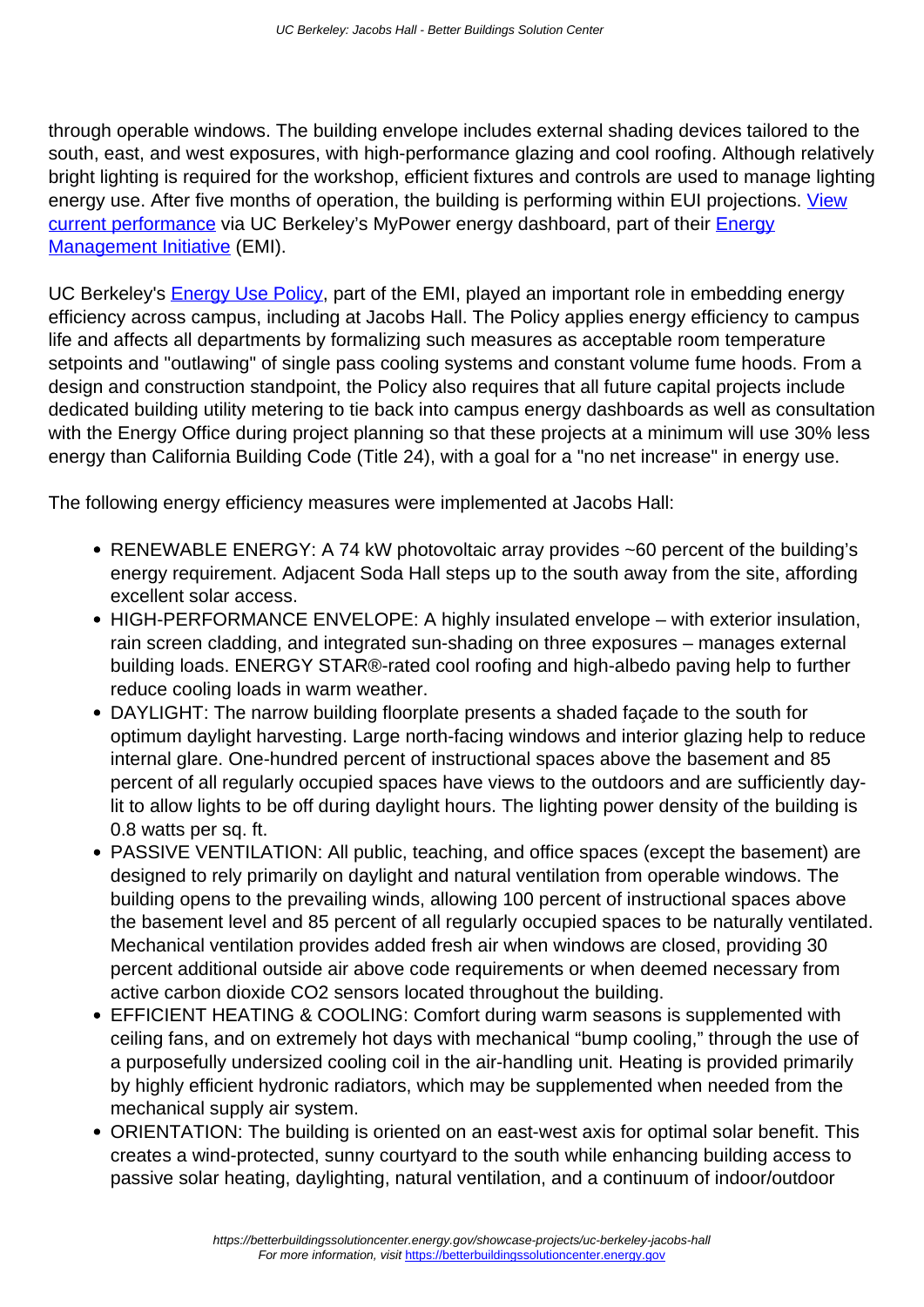spaces on the first floor.

- COMPACT MASS: A compact building mass with an efficient skin-to-floor area ratio helps to reduce thermal transfer. A narrow, 55-foot-deep floorplate and 14-foot ceilings promote excellent natural ventilation and daylight penetration.
- BUILDING WATER USE: Ultra-low flow fixtures reduce building potable water consumption by 50 percent.
- LANDSCAPE WATER USE: Drought-tolerant landscaping, sub-surface drip irrigation systems, and advanced, weather-based irrigation controllers combine to reduce landscape water use by 50 percent from baseline. The small size of the site's landscaped area makes efficient use of available land while further reducing water consumption for landscaping. The landscaping and Incense Cedars preserve habitat for native birds and other species.

#### **OTHER BENEFITS**

In addition to energy and water efficient design, the project incorporates many best practices in green building and is certified LEED Platinum.

- SUSTAINABLE MATERIALS: The team selected materials based on multiple sustainability criteria, including durability, resource efficiency, and health impacts on occupants. Seventeen percent of all building materials are recycled, including 50 percent fly ash content in foundation concrete and floor slabs, carpet, and steel. Aluminum was required to have 50 percent recycled content. Twelve percent of all materials were regionally harvested and manufactured to reduce embodied energy and carbon footprint associated with shipping. FSC-certified products make up 75 percent of all installed wood in the building. Rapidly renewable materials include rubber flooring and base, linoleum flooring, and agrifiber door cores.
- RESOURCE REDUCTION: The building and site work were "right-sized" to fit on the tight urban site. Material use was reduced through the design of simple forms using a straightforward structural system and conventional manufacturing dimensions.
- LIVING LABORATORY: The exposed structure and building systems reveal to users how the building works, contributing to the program's didactic goals and reducing the environmental impact of avoided applied finishes.
- DENSIFYING DEVELOPED LAND: The project converts a tiny 11,000 sq. ft. site formerly an underused volleyball court – that is partially underlain by an existing two-story basement. The structure cantilevers 12 feet southward over an existing basement to create sufficient space for the new building while retaining a south-facing courtyard.
- TRANSIT-ORIENTED: Due to its location near transit, no parking was added for the project, with the exception of two handicap-accessible parking spaces. It is estimated that 99 percent of occupants use public transit, cycling, or walking to access the building, and the property has a Walk Score of 86.
- STORMWATER MANAGEMENT: One-hundred percent of the project's roof drainage is piped from the south to the small 1,400 sq. ft. northern landscaped area, where it is delayed, absorbed, and filtered by a bio-swale and rain garden. Excess filtered stormwater is delivered to the city storm sewer.
- INDOOR AIR QUALITY: The team researched all products to ensure that they would create a healthy indoor environment, using no-VOC, vinyl-free, and formaldehyde-free options. IAQ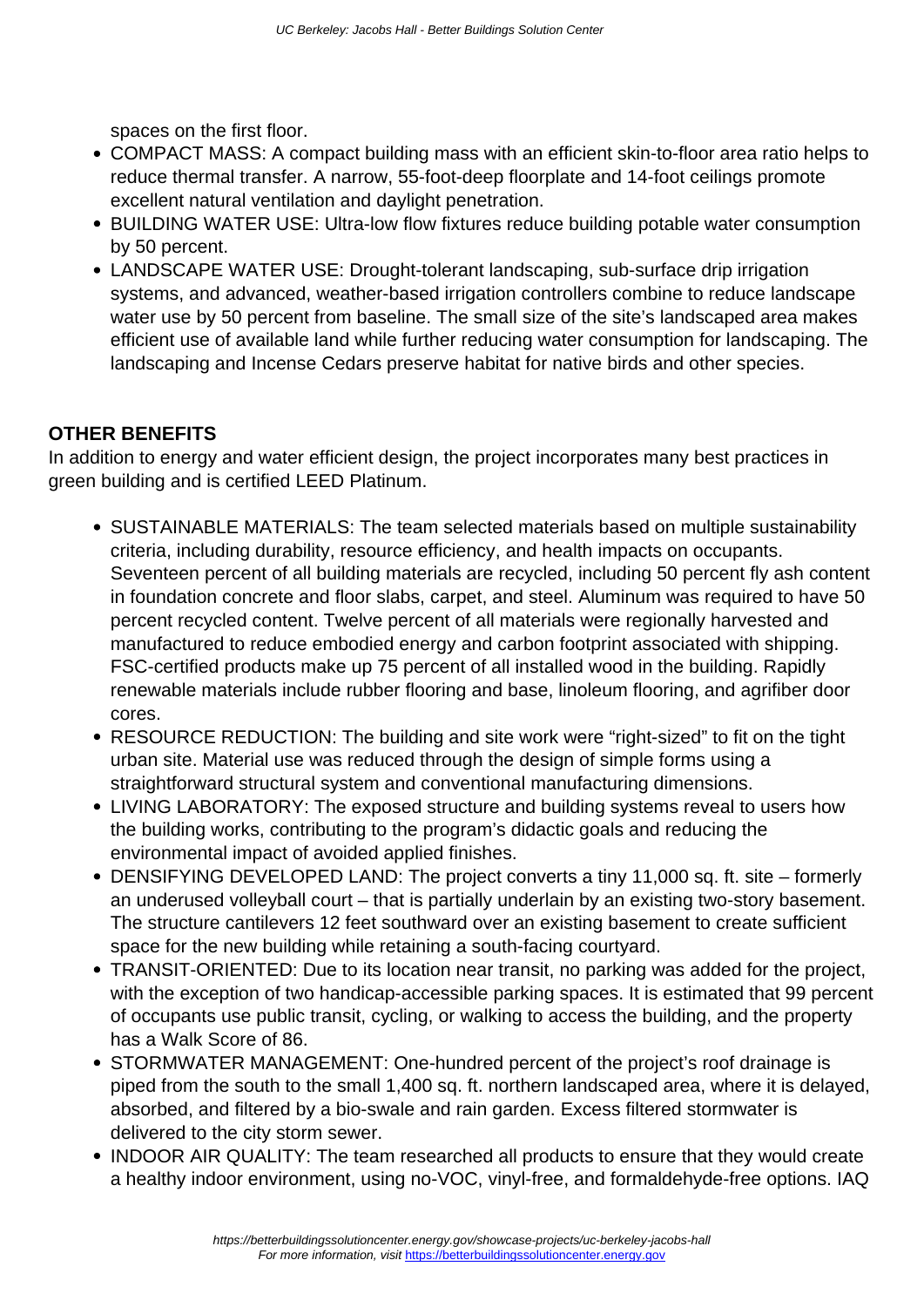Management Plans were implemented during the construction and pre-occupancy periods, including a two-week building flush-out.

- WASTE REDUCTION: In spite of an aggressive 13-month construction schedule, 97 percent (1,595 tons) of site and construction debris was diverted from landfills. Recycling and composting stations throughout the building promote ongoing waste management.
- RESILIENCE: Located in a seismically active region, the building was designed to meet University seismic requirements that exceed the California Building Code to enhance life safety and minimize damage in a seismic event. Strategies included the use of simple, selfbracing building forms and high-efficiency seismic systems.
- DURABILITY: Major finishes were selected for durability, low maintenance, and fire resistance. The primary exterior finishes are concrete and metal panels. Primary interior finishes - polished concrete floors and painted drywall - are easily maintained with light cleaning and paint.
- SPACE FLEXIBILITY: The building was designed to provide flexibility in both short and long terms. In the short term, teaching spaces are easily adaptable to evolving curricula and technologies. To the greatest extent possible given the specialized nature of the program, spaces were generalized to allow for future adaptation to unforeseen alternative uses in the long term.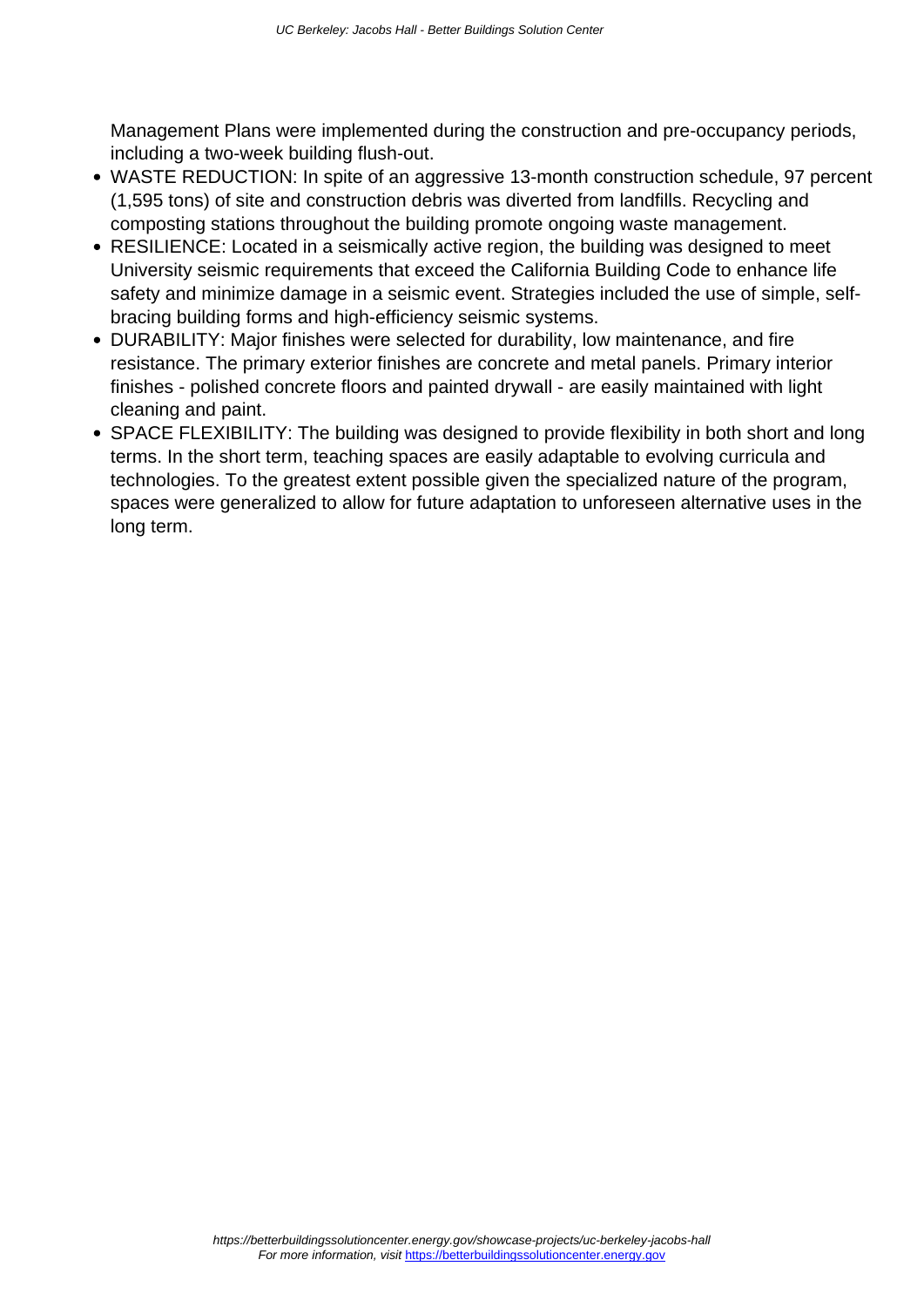### **Annual Energy Use**

(Source EUI)

Baseline(ASHRAE Standard)

46 kBtu/sq. ft.

Actual(2018)

28 kBtu/sq. ft.

## **Energy Savings** 39%

# Baseline(ASHRAE Standard) \$57,000 Actual(2018) \$40,000 **Cost Savings** \$17,000

**Annual Energy Cost**



Jacobs Hall